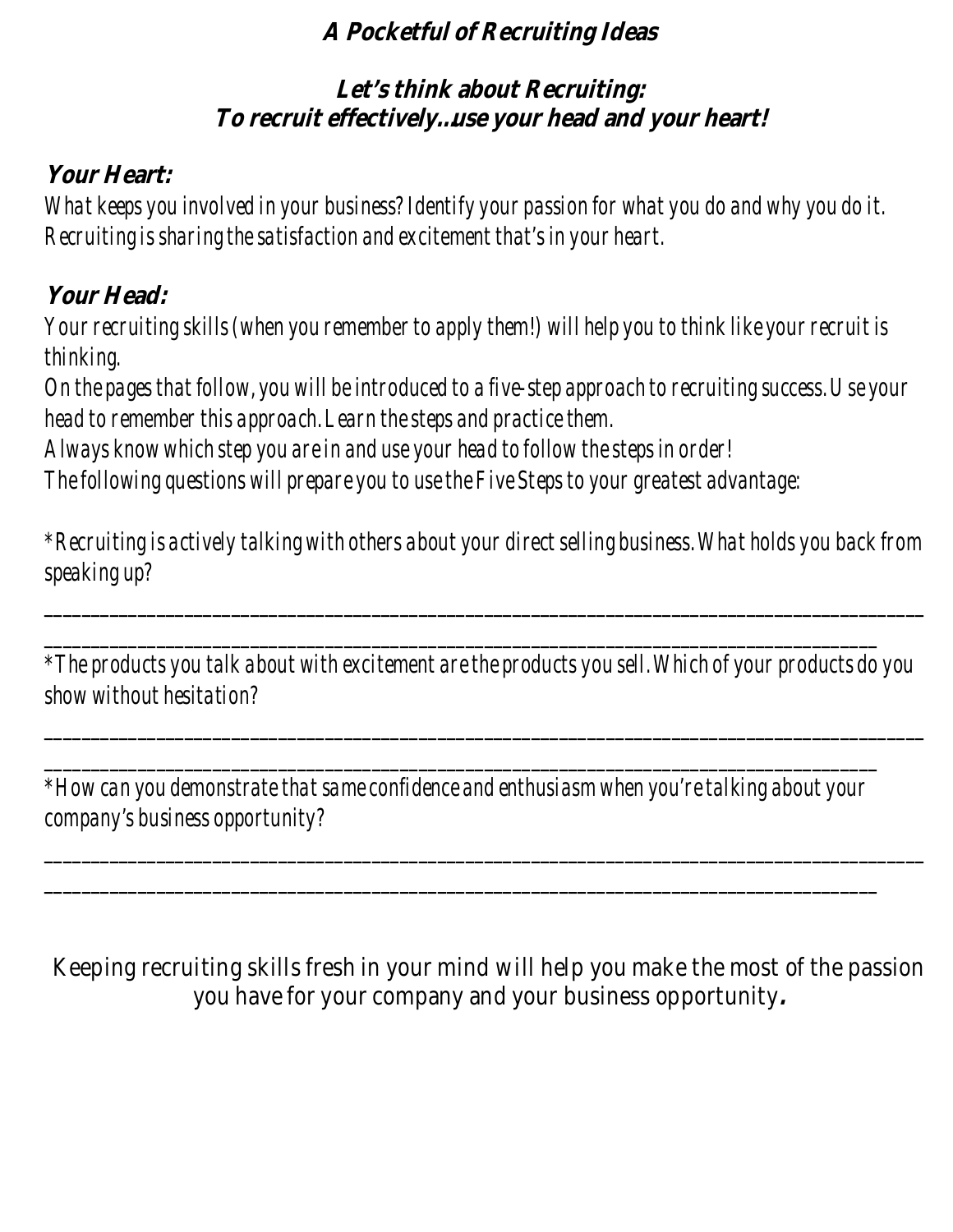#### **Five Steps to Recruiting Success Overview …a framework for recruiting success!**

#### *Step One: Generate Interest* Promote your business with passion so others are attracted to what you do

*Step Two: Secure Appointment* Identify a time to meet with your prospective recruit

#### *Step Three: Present the Opportunity*

Meet to provide customized information to help your recruit see the benefits of getting involved

#### *Step Four: Invite Objections* Open the door to unresolved concerns

#### *Step Five: Guide to Decision*

Encourage your recruit to make a decision

### **Five Steps to Recruiting Success**

### **Step One: Generate Interest**

 *What does an effective commercial for your business opportunity look like:* 

- *High impact*
- *Brief*
- *Illustrates the fun of being involved*
- *Helps people picture themselves*
- *Said in your own words*
- *Avoids clichés like flexible hours & excellent earning potential*
- *Reflects your sincere enthusiasm*

### **Step Two: Secure Appointment**

 *Have you ever thought about doing what I am doing? Some will say yes, some will say no!* 

### *Instead of asking for an "appointment", try saying:*

- *Let's set aside time to visit*
- *Let's schedule a few minutes to answer your questions*
- *Let's find time to chat*

# **Don't intimidate…instead, show your excitement!**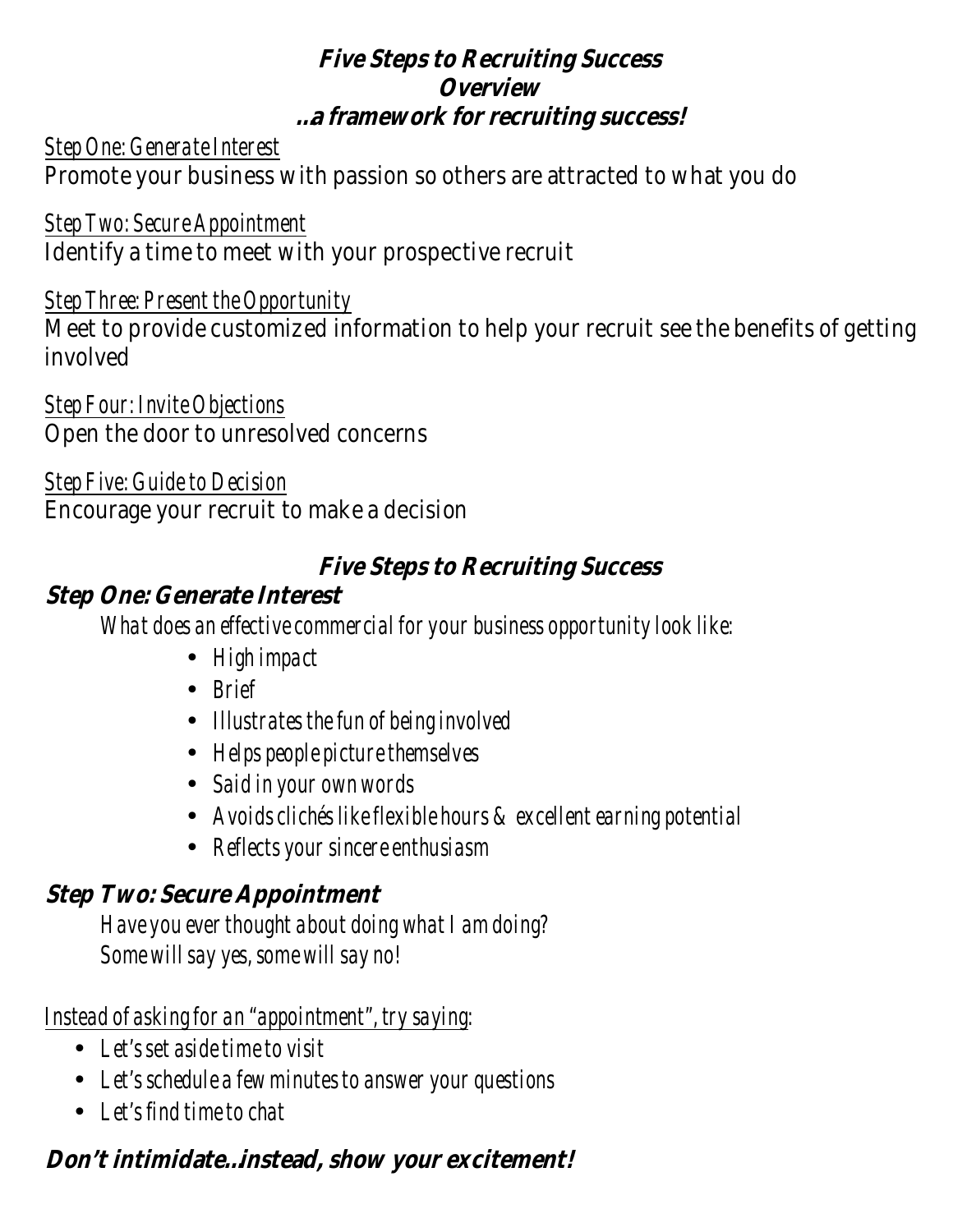### **Step Three: Present Opportunity**

- *Uncover needs by asking questions*
- *Take notes!*
- *Focus efforts on whether to get involved instead of providing a training class on how to be a consultant.*
- *Emphasize the fun of being in the business*
- *Present benefits that match a prospect's unique needs*
- *Be Excited!*

## **Step Four: Invite Objections**

 *Objections are … a sign on interest your invitation to tell more* 

- *Before asking for objections, do a mini-review of topics already discussed*
- *Identify areas your prospect would still like to talk about*
- *Take notes*
- *Write down all objections, then work on each one.*
- *Build rapport by connecting with your prospect's fears & feelings*

## **Step Five: Guide to Decision**

*Review the steps your prospect has taken so far, and remind her of her positive feedback to your program Guide her to the next step to take* 

- *Ask a closing question confidently and with excitement…*
- *Examples:*
- *When would you like to receive your first check?*
- *Which training date would work better for you…this one or that one?*
- *Help your prospect move from feeling the pain of deciding to feeling the fun of being involved with your company.*

## *Sometimes our need to chat gets the best of us!*

 *Always follow the five steps in order so you won't tell too much too soon!*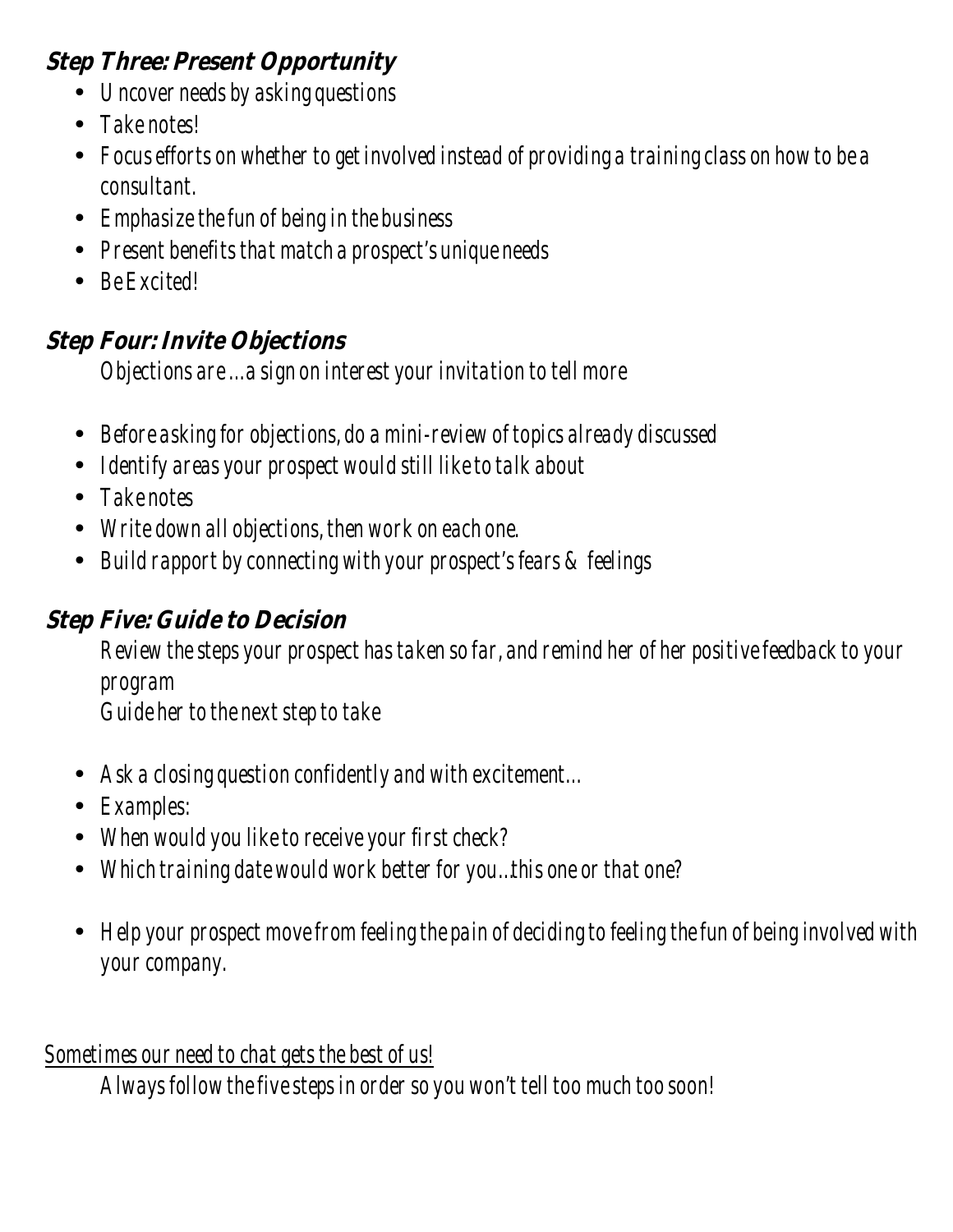### **Recruiting Insights**

- *It's easier to recruit consistently when you sell consistently.*
- *You will sell your business when you are sold yourself.*
- *Visit with guests as they arrive at a show. You'll feel more comfortable giving your presentation when you already feel like you know some of the people in your audience. Visiting before the show helps you choose which benefits to emphasize during your presentation.*
- *Your hostess is an ideal candidate for your business opportunity. Why? Hosting a show demonstrates her confidence in your products. Be sure to compliment her on the job she has done to make your show a success, and let her know how she can benefit by joining your team!*
- *When you recruit, you share an incredible opportunity for personal growth.*
- *People might be afraid to speak up and let you know they're thinking about looking at your business opportunity. Make the idea of meeting with you fun and non-threatening!*
- *Recruit with honesty and integrity. Be a professional.*
- *Your positive attitude helps make your business appealing. If you've had a bad day at home, leave your troubles behind.*
- **Look for recruits with a desire to achieve success. You can teach skills, but desire must come from within.**
- *Talk about earning potential gracefully. No matter what your earning picture looks like today to sure to explain what it looked like for you at the beginning of your business and set realistic expectations.*
- **Don't prejudge that your business is not right for someone. Effective recruiting is talking to a number of people…especially people who might say "no". If you're hearing a lot of "no's", you're doing your job. Keep asking and you might be surprised to see which ones say "yes".**
- *When you're afraid to ask, you miss opportunities to serve.*
- *If you're afraid to close, you might be afraid of rejection. Don't take rejection personally. Never let a "no" make you crumble… it's part of the business!*
- *Don't wait for people to approach you! Successful recruiters make recruiting an active, intentional part of their overall approach to business.*
- *Handing out brochures and literature isn't recruiting! It's better to give just enough information to create the desire to meet so your prospect can explore how the business can work for her.*
- *Don't wait until the end of a recruiting interview to check progress. Throughout your time together, ask your prospect how she is feeling (so far) about the idea of getting involved.*
- *Have you set a goal to recruit? Studies have shown that written goals are more meaningful and are more successful accomplish. Write your goal…your words will remind you of the passion that might fade with time.*
- *You are the "product sample" your customers see of your business opportunity. How is your business working for YOU? If you're not delighted with your results, chances are, it will be difficult for you to influence the decision of a prospective recruit. Recruiting does not replace working to make your own business a success.*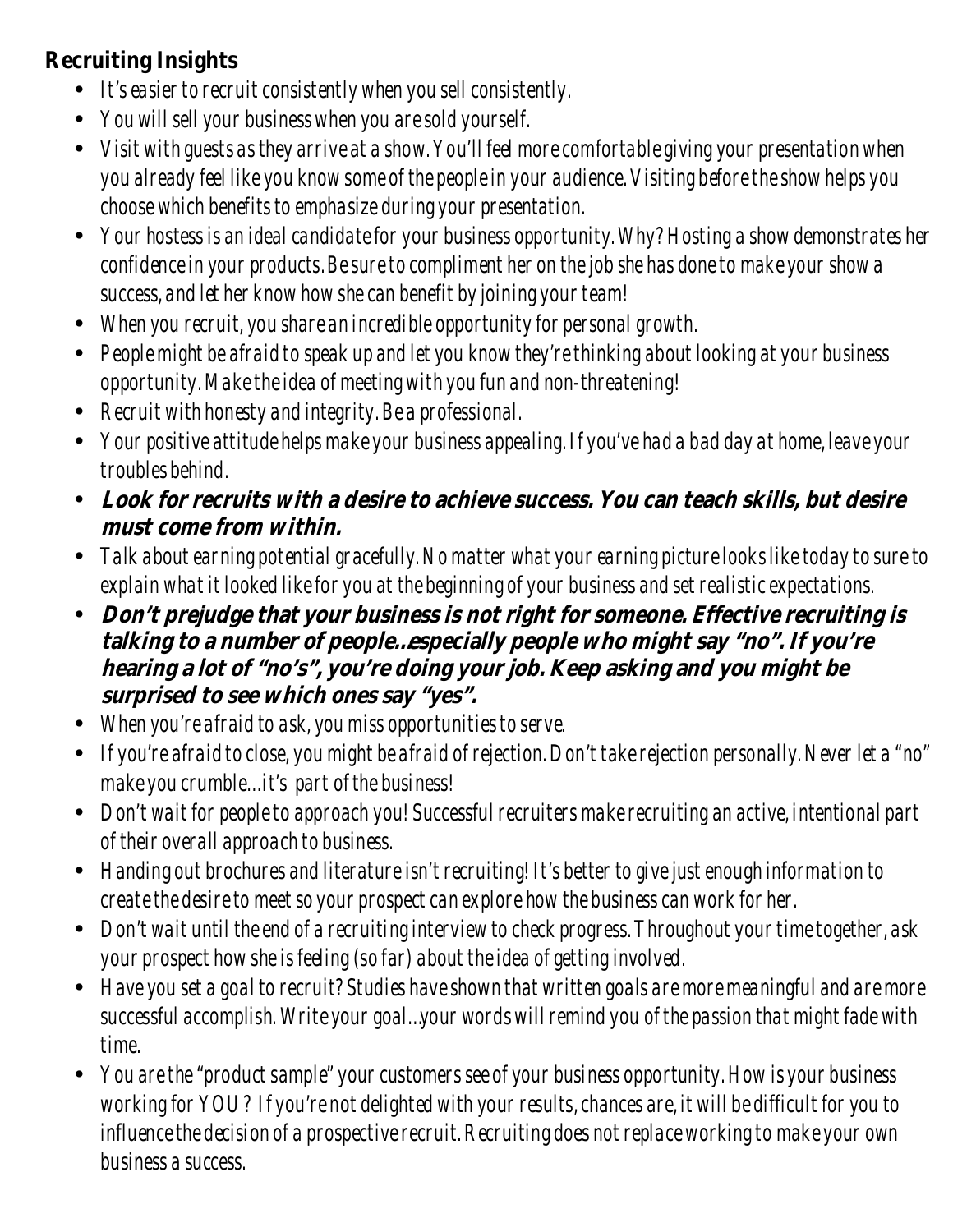### **Exercises-Take Action!**

*Every prospect you talk with has unique needs and wants. Skilled direct sales recruiters customize their recruiting by matching needs with benefits.* 

## **Identify benefits:**

*Post a piece of paper in a prominent place in your home or office. Title it "Benefits of joining my company." For a week, jot down every benefit that comes to mind. This list will be helpful as you continue this exercise.* 

## **Identify needs:**

*Practice asking questions to identify needs. (Here are two questions to get you started)* 

- *I can tell you're excited about our products! I am too. Tell me more about how you picture a business like this one fitting into your life.*
- *What part of having a Tupperware business gets you most excited?*

### **Practice customizing your presentation:**

*Practice matching needs with the benefits of joining your company* 

## **Exercises- Take Action!**

### **Are you afraid of appearing pushy? Stop thinking pushy by focusing on others.**

*If I shared my business with my best friend, how would she benefit?* 

| ŋ<br>$\overline{\mathsf{w}}$ |  |  |  |
|------------------------------|--|--|--|
| 2<br>v                       |  |  |  |
|                              |  |  |  |
| л                            |  |  |  |

## **Get Started – NOW!**

*Know the reason you want to recruit. Your desire to recruit will help you focus!*